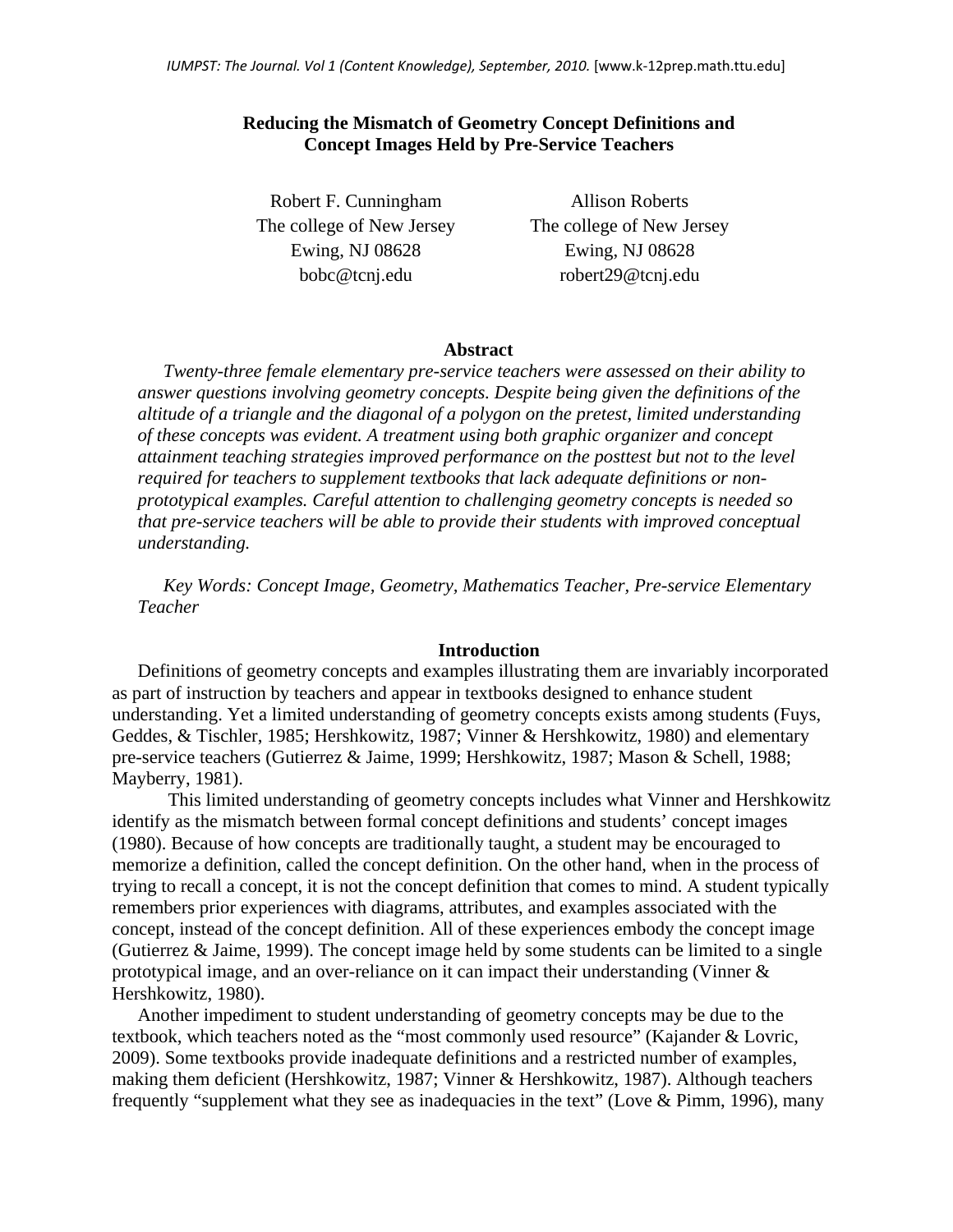teachers leave what they believe to be well enough alone since a textbook "organizes the mathematics curriculum… [and] it also organizes the work of the classroom" (Love & Pimm, 1996). Hershkowitz (1987) found that "The textbook and the teacher present mostly the prototypes". Hence, confusions that occur among many students "are not [always] stupidity on the part of the students" (Tall, 1988). Teaching and learning with a deficient textbook is a concern since it may further impede students' conceptual understanding.

Some of the same difficulties experienced by students (Fuys et. al, 1985; Hershkowitz, 1987; Vinner & Hershkowitz, 1980) have also been shown to be a challenge for pre-service teachers (Gutierrez & Jaime, 1999; Hershkowitz, 1987; Mason & Schell, 1988; Mayberry, 1981). Researchers have reported that "pre-service elementary teachers do not possess the level of mathematical understanding necessary to teach elementary school mathematics as recommended in various proclamations from professional organizations such as [National Council of Teachers of Mathematics] NCTM" (Brown, Cooney & Jones, 1990). Mason and Spence attribute some of the difficulties in understanding mathematics with the tendency to compartmentalize rather than to form connections which is what is needed for the highest level of knowledge referred to as *know-to act* (1999). Consequently, elementary pre-service teachers may lack the level of mathematics knowledge (Brown et al., 1990) needed to supplement textbook deficiencies. Because of the primary role played by geometry textbooks in conceptual understanding, further study was warranted.

#### **Textbook Deficiencies**

Motivation for this study was partially prompted by a noted inaccurate textbook definition of the concept of the altitude of a triangle. Several studies have pointed to deficient textbook treatment of this concept (Hershkowitz, 1987; Kajander & Lovric, 2009; Vinner & Hershkowitz, 1980). Some textbooks provide an inadequate definition of altitude by excluding the possible need to extend the opposite side in an obtuse triangle. Other textbooks fail to include examples that showcase "special cases" (Kajander & Lovric, 2009), by illustrating for readers only prototypical examples (Hershkowitz, 1987; Vinner & Hershkowitz, 1980) that may hinder conceptual understanding. Since textbooks are such an important resource for the classroom teacher (Kajander & Lovric, 2009; Love & Pimm, 1996), an examination of a current sample of geometry textbook treatments was conducted.

A sample consisting of 12 textbooks used in public schools in central New Jersey were examined for definition accuracy and for the presence of prototypical and non-prototypical examples of altitudes of triangles. To be categorized as adequate, the definition must have included the possible extension of the opposite side. A definition such as "an altitude of a triangle is the perpendicular segment from a vertex to the line that contains the opposite side" (Jurgensen, Brown & Jurgensen, 1994) was regarded as adequate. A textbook's examples were classified as adequate if it included the non-prototypical obtuse and right triangle examples, in addition to the prototypical acute triangle.

Of the 12 textbooks examined, 5 were categorized as not having an adequate definition or not having adequate examples, or both. This result confirms findings in previous studies (Hershkowitz, 1987; Kajander & Lovric, 2009; Vinner & Hershkowitz, 1980). A table containing the list of textbooks and results is contained in Appendix A. These results suggest that classroom teachers must possess a robust concept image of the altitude of a triangle in order to supplement the varying quality of textbook definitions and examples.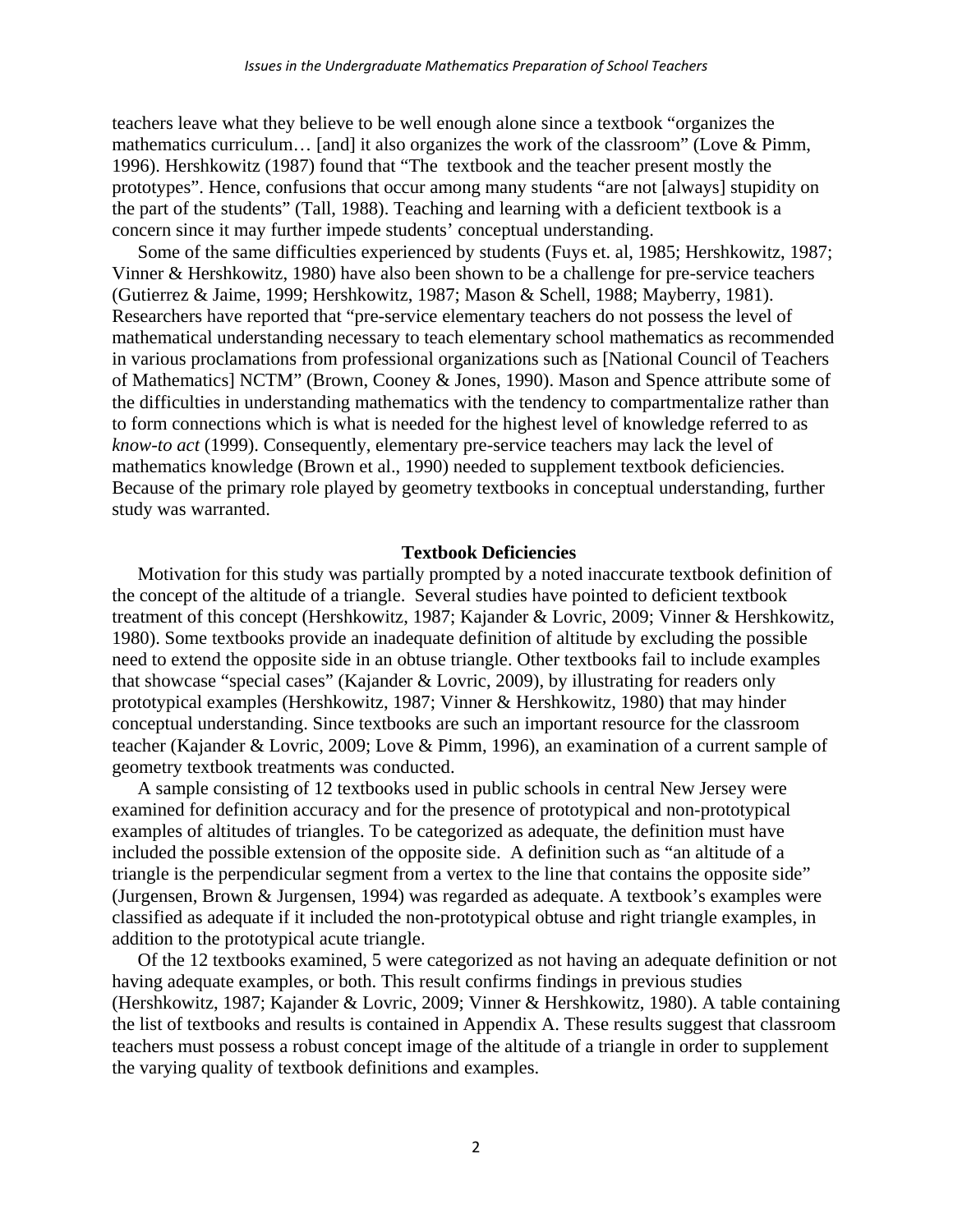R. Cunningham, A. Roberts: Reducing the Mismatch of Geometry Concept Definitions and Concept Images . . .

#### **Limited Conceptual Images**

Regardless of the textbook, even when students are provided with adequate concept definitions during instruction, many exhibit limited understanding and the inability to apply concepts outside of those involving prototypical examples. Hershkowitz notes that "many teachers are themselves not familiar with an 'outside' altitude or an altitude which coincides with one of the sides" (1987). Gutierrez and Jaime discuss altitudes with regard to pre-service teachers (1999) and expand on Vinner's model of concept image and concept definition (Vinner & Hershkowitz, 1980). They point to the mismatch that typically exists between the textbook definitions of the altitude of a triangle and the concept images held by elementary pre-service teachers (Gutierrez & Jaime, 1999). Consequently, the presentation of the concept of altitude to pre-service teachers, some of whom have garnered limited concept images, requires careful attention.

Besides the particular challenge presented when teaching and learning the concept of the altitude of triangle (Gutierrez & Jaime, 1999; Hershkowitz, 1987; Vinner & Hershkowitz, 1980), other concepts such as straight angles (Vinner & Hershkowitz, 1980) and isosceles triangles (Hershkowitz, 1987) have also been reported as problematic. Bassarear (2008) conjectured that the same might be true for the diagonal of a polygon, and pre-service teachers' understanding of the concept of the diagonal of a polygon has not been studied. When one considers concave polygons, the diagonal can fall "outside" much like the altitude of an obtuse triangle. Moreover, the diagonal of a polygon can be presented in the non-prototypical horizontal or vertical positions. Nevertheless, limited concept images held by pre-service teachers of concepts like the altitude of a triangle and other challenging concepts will impact their ability to supplement textbook deficiencies and to successfully teach such concepts to their future students.

#### **Framework for Teaching and Learning**

Beyond textbook considerations, teachers are also confronted with a choice of what role they will assume in the classroom, as well as, of what type of instruction they will use, to present concepts. As for roles, teachers can be instructors and transmit information to students; they can be explainers and lay out information for students; or they can be facilitators and teach concepts through problem solving approaches (Ernest, 1989). In terms of types of instruction, a classroom focus can be on "traditional chalk-and-talk learning [or] discovery learning" (Claxton, 1997). An instructional approach that "involves passive learning" is categorized as traditional (Eggen, Kauchak, & Harder, 1979) whereby the teacher provides students with the information. The discovery approach, known as "information processing" (Eggen et. al, 1979) was pioneered by Joyce and Weil in 1972. Its focus is on the invention or construction of new knowledge.

Even though a traditional teaching approach allows for an instructor or explainer to present an accurate concept definition, it is not the definition but rather the student's concept image that is called upon when the student is asked about the concept (Gutierrez & Jaime, 1999; Vinner & Hershkowitz 1980). When figuring out "what kind of instruction could best enable teachers and students to develop a complete concept image" (Gutierrez & Jaime, 1999), "information processing**"** (Eggen et. al, 1979), or "discovery learning" (Claxton, 1997), might outweigh a more traditional approach because of its potential to impact concept image. Therefore, a facilitator using a problem solving approach (Ernest, 1989) might allow for the construction of a complete concept image needed by students.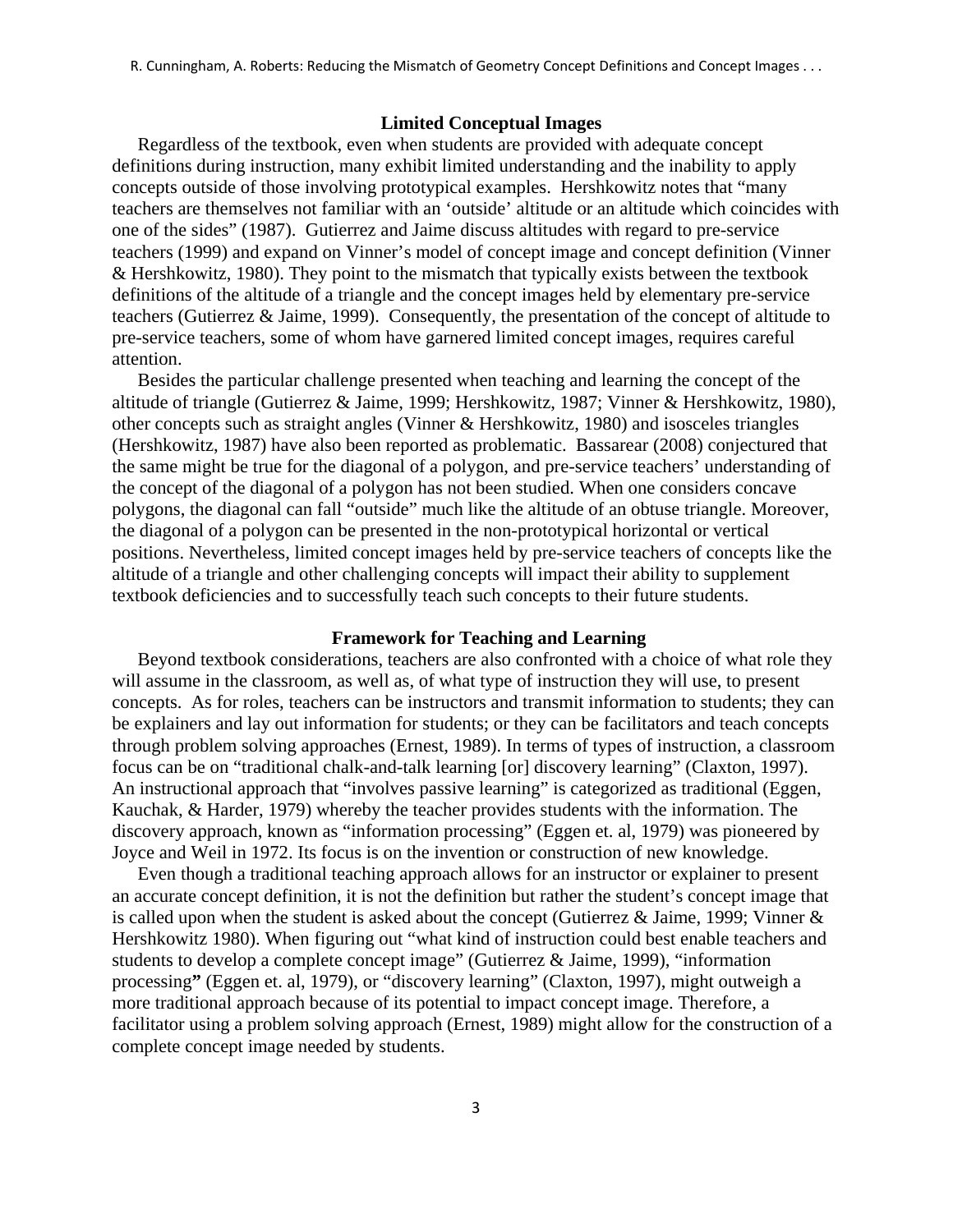Sfard suggests that teaching strategies are often most efficient when combined with others in meeting the needs of a variety of learners (1998). "Educational practices have an overpowering propensity for extreme, one-for-all practical recipes…Because no two students have the same needs and no two teachers arrive at their best performance in the same way, theoretical exclusivity and didactic single-mindedness can be trusted to make even the best educational ideas fail" (Sfard 1998). To prevent such failure, Gay (2008) proposes that fusing two nontraditional teaching strategies, graphic organizer and concept attainment, might strengthen the connection between vocabulary, or formal concept definitions, and teachers' concept images. These strategies may improve elementary pre-service teachers' conceptual understanding since they incorporate "discovery learning" (Claxton, 1997) and accommodate the problem solving facilitator described by Ernest (1989).

The goal for using the strategies would be for the pre-service teachers to achieve the highest level of knowledge described by Mason and Spence as being able to "*know-to act* in the moment…in order to engage in problem solving…where context is novel and resolution nonroutine" (in Even & Tirosh, 2008). These strategies might engage them in focusing on nonprototypical diagrams and examples to providing experiences needed for robust concept image development. Further, both teaching strategies integrate a problem solving approach that requires students to create their own definition which might reduce the mismatch between concept definitions and their concept images.

*Graphic Organizer*: The graphic organizer strategy has been influenced by three models. First is the Frayer model which is attributed to Frayer, Frederick, and Klausmeier (in Greenwood, 2002). Its creators incorporate "relevant and irrelevant attributes, examples and nonexamples, [and] supraordinate, coordinate, and subordinate aspects of concepts" (in Greenwood, 2002). Greenwood presents an example of the Frayer model by drawing a 2x2 cell grid that includes the term, its attributes, examples, and aspects, each in one cell of the grid (2002).

A second influential model is the "verbal and visual word association" model (Readence, Bean, & Baldwin, 2001). Readence et al. include an example of the model that includes a 2x2 cell grid to teach the word *salubrious*. The four cells of the grid contain the "word…definition…personal association for the word… [and] a word that describes something you do or something you experience that is not [the word]" (2001).

The third model that influences the graphic organizer teaching strategy incorporates Henderson's (1970) three approaches to teaching a concept. Henderson notes that when teachers "talk about the properties or characteristics of objects named by a term" they are showcasing the connotative use of the term (Henderson, 1970). The denotative use of the term is conveyed when teachers present examples and non-examples to students. Lastly, when teachers give a definition, they implicatively introduce the term (Henderson, 1970). A graphic organizer strategy that integrates the three models might be employed to improve pre-service teachers' concept images.

*Concept Attainment:* Concept attainment, another teaching strategy, is an "inductive teaching model" (Eggen et al., 1979; Joyce et. al, 2004). Its roots appear in Bruner, Goodnow, and Austin's work from 1956. It was expanded on by Joyce and Weil in 1972 (Eggen et. al, 1979; Joyce et. al, 2004). "Concepts are to be understood as basic units of knowledge that can be accumulated, gradually refined, and combined to form even richer cognitive structures" (Sfard,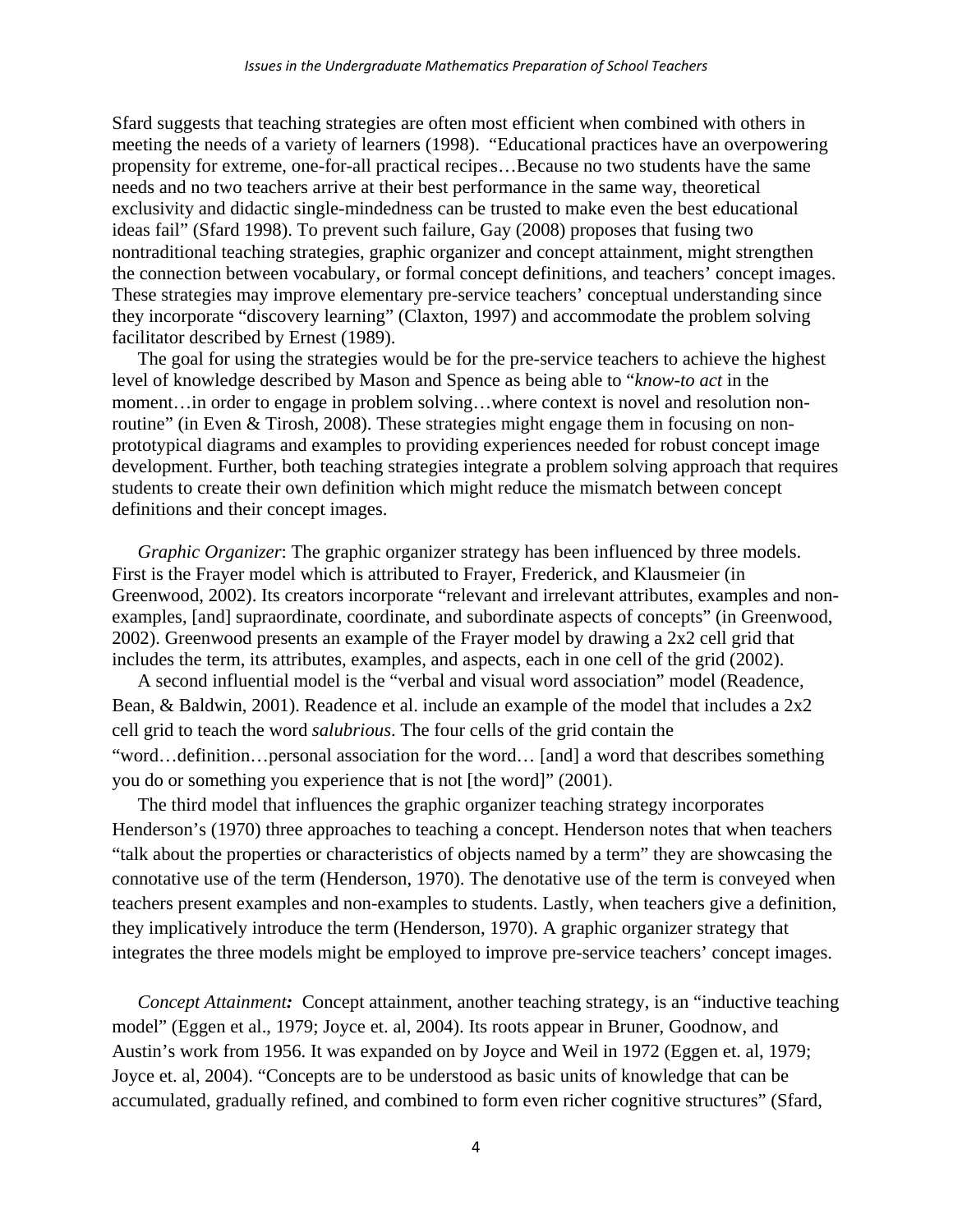1998), which essentially is the concept attainment model. In this model, the teacher "provides examples and non-examples of the concept, and the students determine the concept from the examples" (Eggen et. al, 1979). Students formulate a definition for the concept using only the given examples and non-examples. Additional pairs are shown and students revise and create new definitions after each additional pair is presented (Eggen et. al, 1979; Joyce et. al, 2004). The revisions students make to their own definitions, after each new pair is revealed, is the key component of this model.

Concept attainment requires effective planning to implement effectively. It may be the reason that Henderson notes that, even though there are many "laboratory experiments where the subjects learn to classify objects by practicing with examples and non examples…in the formal education of the secondary school, concepts are infrequently taught in this way" (Henderson, 1970). The order in which pairs of examples and non-examples are presented, the number of pairs presented, the attributes the elementary pre-service teachers are exposed to in each pair, and the implementation of the lesson (Eggen et al.; Joyce et al., 2004) are all components of this strategy that need to be carefully planned.

Furthermore, the examples must contain defining characteristics of the concept (Eggen et al.,1979; Joyce et. al, 2004) while the non-examples should "establish concept boundaries and limits" (Eggen et. al, 1979). The pairs of examples and non-examples need to be developed so that they push students towards confronting the confusions and misconceptions that exist in their conceptual images. This relates to Tall's theory of cognitive conflict "To create actual cognitive conflict, it is necessary for that individual to evoke two mutually conflicting factors simultaneously" (1980). This dissonance within their knowledge might assist in narrowing the mismatch experienced by pre-service teachers.

*Combining Strategies:* As mentioned, several geometric concepts have been regarded as a challenge in the literature and the graphic organizer could be used to "develop a better conceptual understanding of mathematical words" (Gay, 2008). And, although there is difficulty in devising and implementing the concept attainment model, Eggen et al. note that it is "especially effective" (1979) when introducing challenging concepts. Also, concept attainment contains what Tall deems as necessary for forming strong concept images that teachers should aim to "give the students richer experiences so that they are able to form a more coherent concept [which] is not as easy as it sounds, as it involves a balance between the variety of examples and non-examples necessary to gain a coherent image" (1988).

Employing instruction that uses both the graphic organizer and concept attainment strategies as suggested (Gay, 2008) could bring about enhanced understanding for pre-service teachers. Possibly even the *Know-to act* in the moment level which is most effectively accomplished by "…labelling experiences in which powers have been exhibited, and developing a rich network of connections and triggers so that actions 'come to mind'."(Mason & Spence, 1999). This might allow them to be more effective teachers capable of dealing with the novel and often non-routine responses offered by students. Overall, this might reduce pre-service teachers' mismatch between concept definition and concept image and provide a level of understanding needed to supplement inadequate textbooks and to evaluate and correct student errors involving these concepts.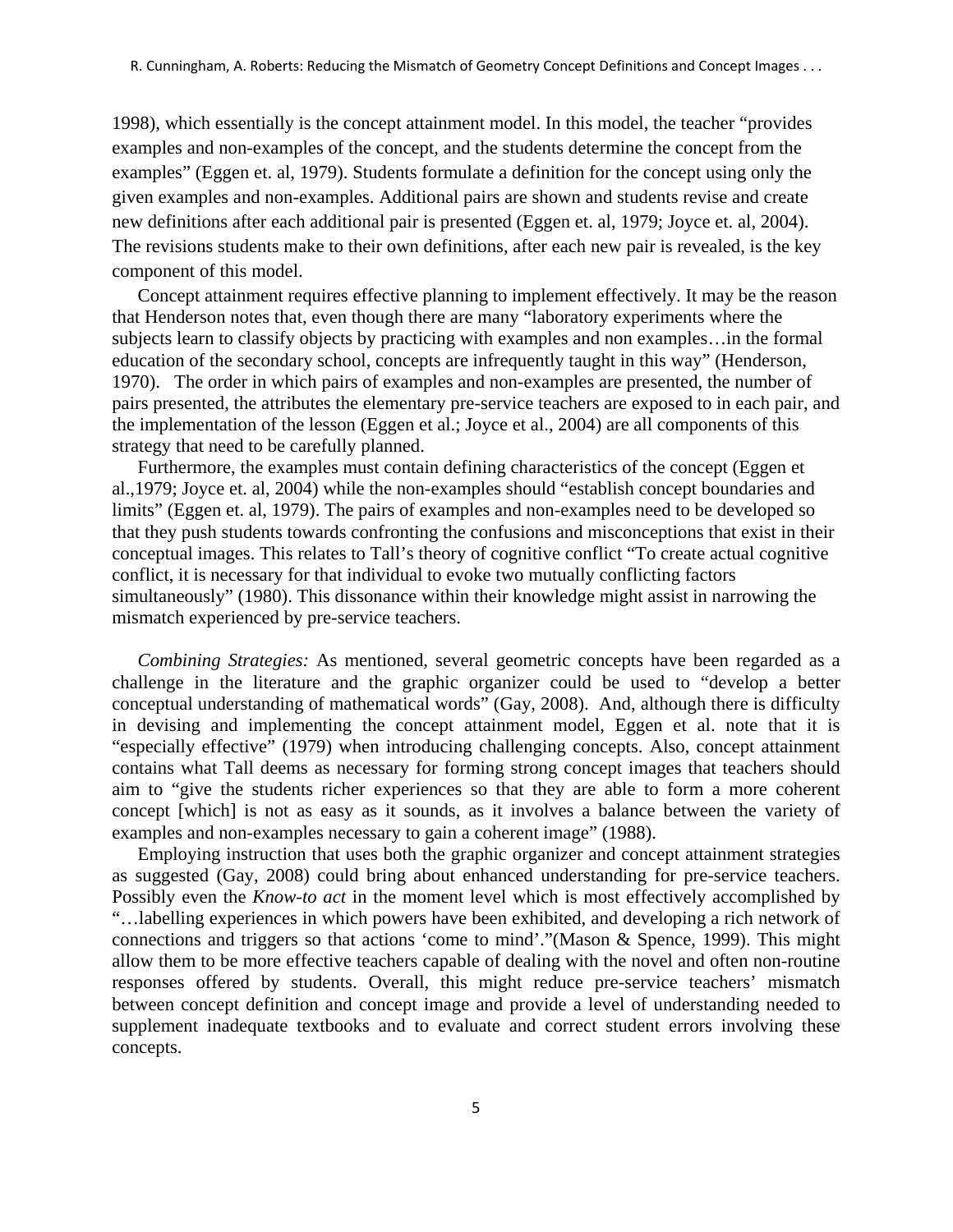#### **Research Questions**

The purpose of this study was to answer two questions about the conceptual understanding of geometry concepts by elementary pre-service teachers. How many in a sample of pre-service teachers are able to correctly answer questions on geometry concepts, including those commonly identified as challenging in the literature such as altitudes of a triangle, but also the lesser studied diagonals of a polygon when the concept definitions are explicitly provided? How many in a sample of pre-service teachers, who have been exposed to instruction employing the graphic organizer and concept attainment strategies, are able to identify and correct common student errors involving these concepts?

#### **Method**

*Participants* : The sample consisted of twenty-three female elementary pre-service teachers enrolled in a highly competitive eastern U.S. state college. Each had volunteered and they were either first or second year students. They were members of an intact mathematics content class that met twice a week for 80 minutes over 14 weeks that is designed specifically for elementary teachers who are not mathematics majors. It is the second in a two-course sequence; the first of which focuses on the development of number systems, algebraic structures, and algorithms, while the second focuses on concepts of geometry, measurement, data analysis, statistics, and probability. The treatment lessons replaced the standard presentation of geometry concepts required in the curriculum. One of the authors was the instructor for the course, and the other author administered the treatment during one regularly scheduled 80-minute classes.

*Instruments:* A pilot for the pretest instrument was administered to 15 high school students and a revised version to 57 college students from an eastern community college. The resulting instrument consisted of 4 questions concerning parallel and perpendicular lines and non-adjacent vertices, followed by two three-part questions involving the altitude of a triangle and the diagonal of a polygon. For both of these questions the concept definition accompanied the questions. A copy of the pretest instrument is contained in Appendix B.

A posttest was developed which consisted of 3 questions on parallel and perpendicular lines, and non-adjacent vertices. These were followed by two three-part questions similar to the pretest involving the altitude of a triangle and the diagonal of a polygon. However, the definition was removed and context was added to the instructions. The instructions stated that each item showcased a student response and the participant was to evaluate the response as if they were a teacher. The participants were required to determine if the given response was correct and if not, to provide a reason and a correct response. While the student responses were fictitious, the errors resembled those collected from the piloted pretest instrument. A copy of the posttest instrument is contained in Appendix C.

*Procedure:* A one group pretest-posttest design was utilized in conjunction with one treatment lessons one month after the pretest was administered. During the lesson the participants were introduced to the two teaching strategies, graphic organizers and concept attainment while they sat in groups of 4-5 students per table. A projector and document camera were utilized to showcase their contributions throughout the lesson.

In the first part of the lesson the four parts of the graphic organizer - - the word, characteristics, definition, and example(s) - -, were explained and it was used to introduce the concepts: parallel lines, perpendicular lines and adjacent vertices. These last two topics were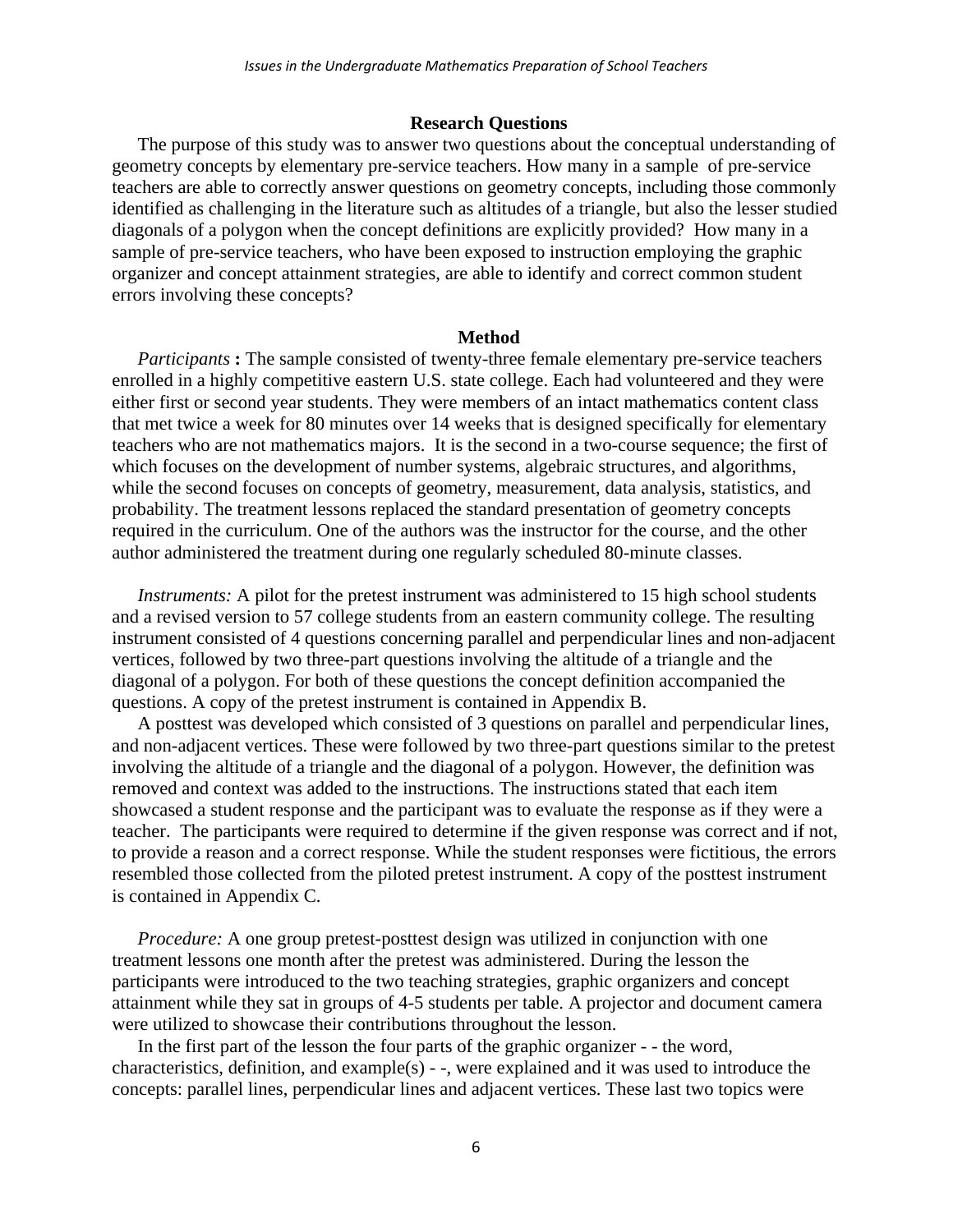considered critical to the concepts of altitude and diagonal. Each topic was presented using the graphic organizer and the form was filled in as a whole class activity. A model form used for a graphic organizer appears in Figure 1 below.

| Word       | Characteristics |
|------------|-----------------|
| Definition | Examples(s)     |

*Figure 1:* Model form for the graphic organizer

Subsequently, the concept attainment teaching strategy was used to introduce the altitudes of triangle, medians of a triangle, angle bisectors of a triangle and the diagonals of polygons. The participants were shown two diagrams on the document camera (an example and a non-example of a concept) and then given the task of creating a definition that supported the pair. Each group's definition was written down on an index card and given to the facilitator. The facilitator then chose one of the group's definitions to showcase on the document camera. The students were then shown a new set of examples and non-examples and asked to revise their definition accordingly. The facilitator repeated this process until each group generated an adequate definition. Besides creating their own definitions, they verified them as well. Two weeks after the treatment, the posttest was administered. A sample list used for concept attainment for the diagonal of a polygon appears in Figure 2 below.

#### **Results**

 The pretest results indicate that the majority of these elementary pre-service teachers could correctly draw perpendicular lines and circled non-adjacent vertices. These concepts are critical components of the concept of altitude of a triangle and the diagonal of a polygon, respectively. Yet despite these abilities, and the fact that the definitions of the altitude and diagonal accompanied the items, the non-prototypical altitude of a right triangle (altitude coincides with a leg of the triangle) and the non-prototypical diagonal of a concave polygon (diagonal falls outside of polygon) resulted in 13 and 11 correct responses out of 23, respectively.

On the posttest, the number of students who gave correct responses increased on the nonprototypical item of the altitude of a right triangle which went from 13 to 19 and on the diagonal outside the polygon from 11 to 16 correct responses. However, the item that showed the largest change was the non-prototypical altitude of an obtuse triangle. The number of correct responses decreased from 19 correct to 8. These results appear in Table 1 below.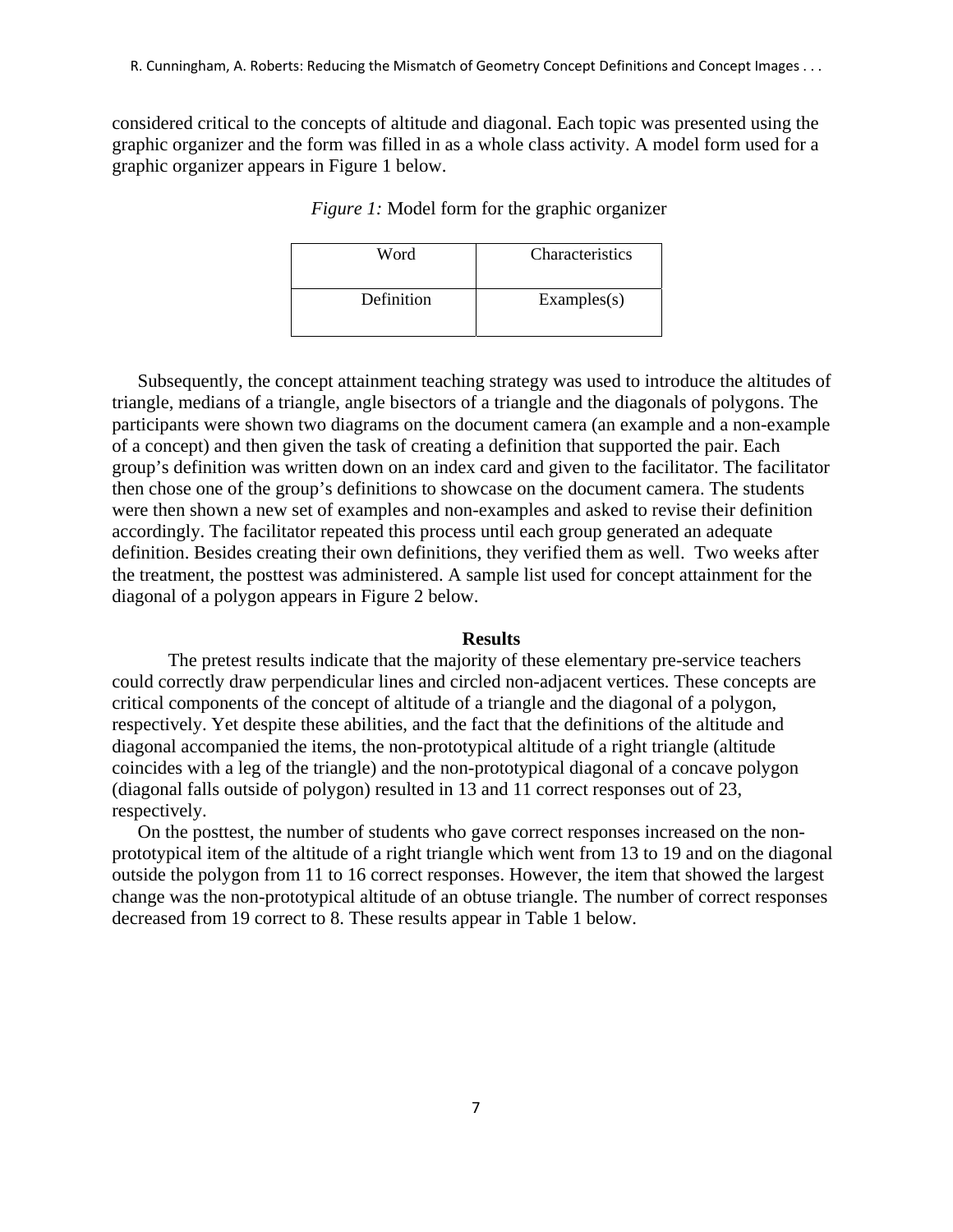

*Figure 2: A* sample list of examples and non-examples of the diagonals of polygon.

#### **Discussion**

The pretest results confirm that geometry concept of the altitude challenged these nonmathematic elementary pre-service teachers as reported in the literature (Gutierrez & Jaime, 1999; Hershkowitz, 1987; Vinner & Hershkowitz, 1980; Mason & Schell, 1988; Mayberry, 1981), even when the concept definition appeared right next to the item. The results involving altitudes were similar to those reported by Vinner and Hershkowitz's which provided a basis for the lack of conceptual understanding when they found "that less than half of the students succeeded even in the easy items of the [altitude] questions" (1980). The pretest highlighted the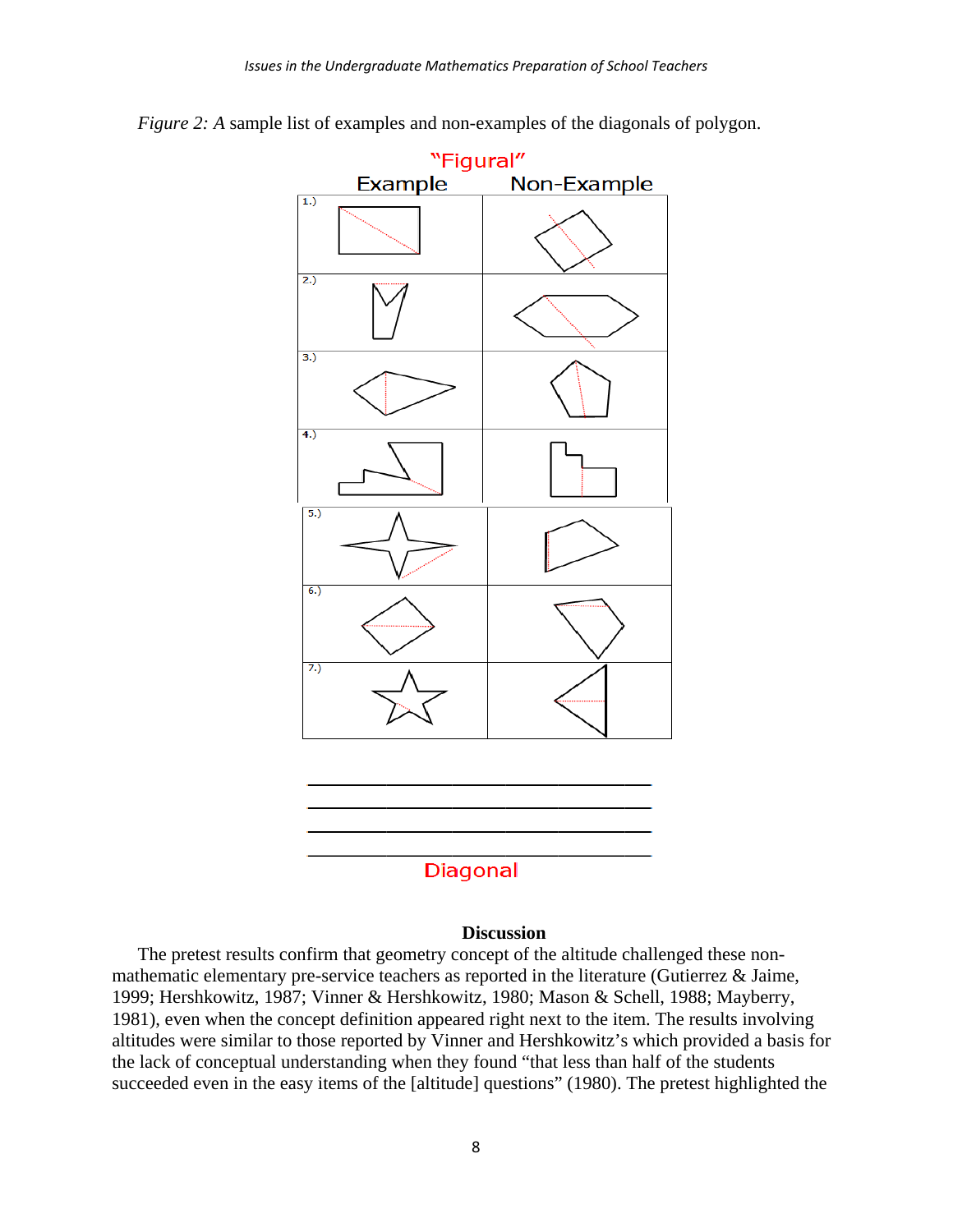challenge of the special case or non-prototypical altitude, that of a right triangle when the altitude coincides with the leg.

| Number of correct responses on:                     | Pretest | <b>Posttest</b>                   |
|-----------------------------------------------------|---------|-----------------------------------|
| Perpendicular line segments (prototypical)          | 22      | 22                                |
| Perpendicular line segments (non-prototypical)      | 20      | 23                                |
| Adjacent and non-adjacent vertices                  | 22      | 21                                |
|                                                     | Pretest | Posttest requiring<br>corrections |
| Altitude of an acute triangle (prototypical)        | 19      | 22                                |
| Altitude of a right triangle (non-prototypical)     | 13      | 19                                |
| Altitude of an obtuse triangle (non-prototypical)   | 19      | 8                                 |
| Diagonal of a polygon (prototypical)                | 21      | 23                                |
| Diagonal of a polygon-horizontal (non-prototypical) | 19      | 23                                |
| Diagonal of a polygon-outside (non-prototypical)    |         | 16                                |

Table 1: Number of pre-service teachers giving correct responses (n=23) on each item.

Diagonals of a polygon also surfaced as a challenge on the pretest for these pre-service teachers. This was conjectured by Bassarear, who had noted the difficulties when he mentioned a student's apprehension of accepting a horizontal line segment in a hexagon as a diagonal (Bassarear, 2008). It was not so much the non-prototypical horizontal case but rather the nonprototypical outside diagonal that proved problematic. Despite the concept definition being given and the students' demonstrated ability to label non-adjacent vertices, the results pointed to the barrier presented by the non-prototypical outside diagonal of a concave polygon.

While the pretest focused on the conceptual understanding of altitudes and diagonals, the posttest also require respondents to not only recognize but also correct common student errors. A level of conceptual understanding that would be required by these teachers when they have their own classroom. The treatment lesson involving the graphic organizer and concept attainment strategies resulted in some improvement in the number of pre-service teachers making correct responses on the posttest.

Yet, the number of correct responses involving the altitude of an obtuse triangle showed a marked decreased. This decrease is attributed to the fact that the pretest questions on altitude required only the conceptual understanding to recognize and state that the given line segment was an altitude of an obtuse triangle. On the other hand, the posttest question required a higher form of conceptual understanding on a level of the "*Know-to Act* in the Moment" suggested by Mason and Spence (1999) to recognize that a given line segment was not an altitude, give a reason, and then to draw the correct one. Only about one-third of the pre-service teachers demonstrated success in knowing how to correctly draw an outside-altitude of an obtuse triangle or to even recognize that a line segment drawn from a vertex to the opposite side that was not perpendicular to it was, indeed, not an altitude. They verified that their level of conceptual understanding was not sufficient to assess and correct student work on this non-prototypical altitude of a triangle.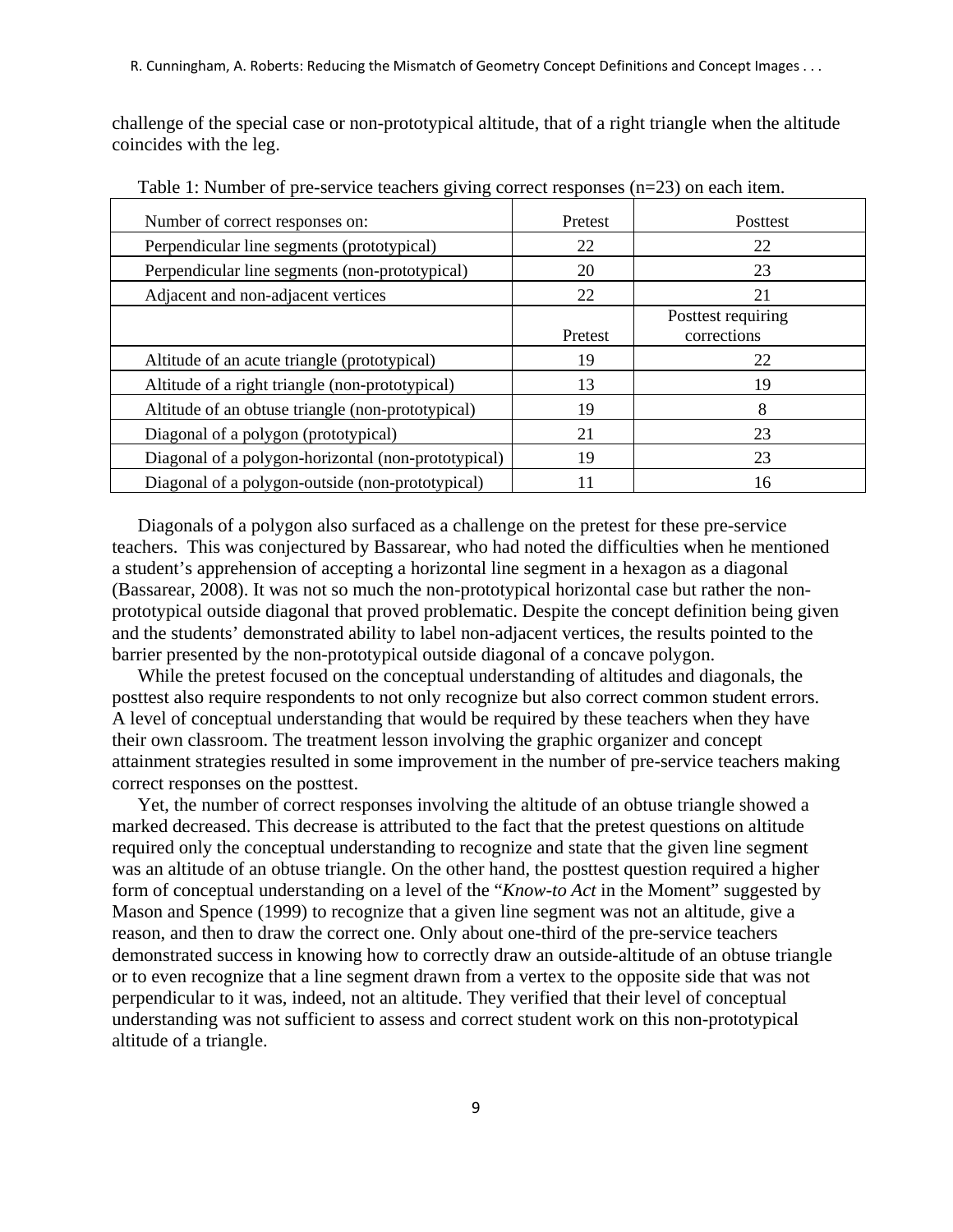#### **Conclusion**

Results from this study pointed to the weak conceptual understanding for some pre-service teachers and their need for more than just "passive" or traditional learning (Eggen, Kauchak, & Harder, 1979); learning where the definitions are just presented. This was indicated by the pretest items where the concept definition was explicitly given and yet the response was incorrect. This indicates that memorizing the concept definition does not guarantee success and that student difficulty may not be completely attributed to their not knowing the definition.

In an effort to strengthen their conceptual understanding a treatment lesson was developed where the teacher would not just be an Instrumentalist/Instructor and only transmit the concepts to students but rather a Problem Solving/Facilitator teacher where students form the concepts as the teacher facilitates (Ernest, 1989). Combining the graphic organizer and concept attainment strategies in the treatment lesson conformed with Sfard's recommendations to avoid "theoretical exclusivity" and enact the Participation model (1998). In addition, the treatment lesson was designed and delivered according to Ernest's recommendations and those of Sfard "Participation in certain kinds of activities rather than in accumulating private possessions" (1998).

After this treatment, the posttest results revealed some improvement in the number of preservice teachers' correct responses but for others it failed to elevate their understanding to the *know-to act* level of understanding needed to recognize and correct student errors, especially with the outside altitude of an obtuse triangle. It remains to be studied why the treatment was not enough to promote a sufficient level of conceptual understanding for these pre-service teachers. But among other factors, it is likely that the limited experience with the two teaching strategies, and the order and number of pairs of examples and non-examples could be improved to provide participants with a more robust and coherent concept understanding (Tall, 1988). Increasing the number of treatment lessons might also yield improved results but such a focus would necessitate the exclusion of other required topics.

Teachers, especially if confronted with unfamiliar material, may lean on textbooks that have inadequate definitions and only present prototypical examples. This study highlighted the challenge facing pre-service teachers who may have limited conceptual understanding as they attempt to teach and promote student understanding. These teachers need to be aware of possible textbook limitations, especially with challenging topics like altitudes of triangles and diagonals of polygons, so that they might be aware of the need to supplement them and provide students with adequate definitions and sufficient examples.

In summary, this study advocates that teaching challenging geometry concepts to pre-service teachers needs careful attention so that the mismatch between concept definitions and their concept images may be minimized. And, only teaching and learning that goes beyond instrumentalism, and promotes participation, will allow them to develop robust concept images. Such concept images are needed to allow them to supplement inadequate textbooks and to provide their students with the support and direction needed so they can develop strong conceptual understanding of geometry concepts.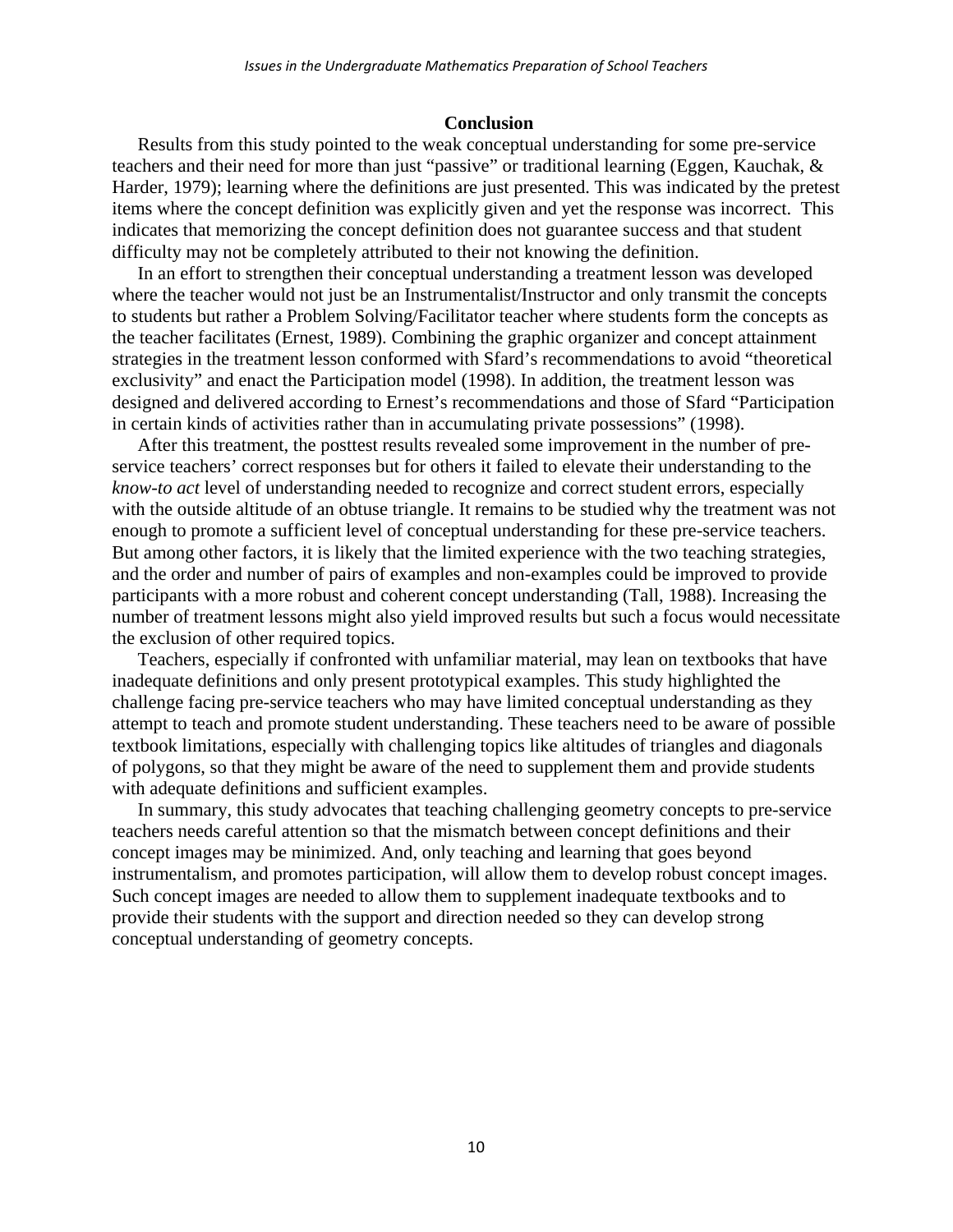# **Appendix A**

| <b>Definition of Altitude</b>                                                                | <b>Adequate</b><br><b>Definition</b> | <b>Adequate</b><br><b>Examples</b> |
|----------------------------------------------------------------------------------------------|--------------------------------------|------------------------------------|
| The <b>altitude</b> of a triangle is the perpendicular segment from any vertex of a triangle | Yes                                  | N <sub>o</sub>                     |
| to the opposite side or extension of that side (Stein, 1968, p. 329).                        |                                      |                                    |
| An altitude of a triangle is a segment from a vertex of the triangle, perpendicular to       | Yes                                  | Yes                                |
| the line containing the opposite side of the triangle (Nicholas, Edwards, Garland,           |                                      |                                    |
| Hoffman, Mamary, Palmer, 1986, p. 169).                                                      |                                      |                                    |
| An altitude of a triangle is a segment from a vertex perpendicular to the line               | yes                                  | Yes                                |
| containing the opposite side (Clemens, O'Daffer, Cooney, Dossey, 1994, p. 189).              |                                      |                                    |
| An altitude of a triangle is the perpendicular segment from a vertex to the line that        | yes                                  | yes                                |
| contains the opposite side (Jurgensen et. al, 1994, p. 152).                                 |                                      |                                    |
| A line segment drawn from one vertex perpendicular to the opposite side is an                | N <sub>o</sub>                       | Yes                                |
| altitude of the triangle (Manfire, Moser, Lobato, Morrow, 1996, p. 314).                     |                                      |                                    |
| Left to the reader; no formal definition ever given (Serra, 1997, p. 105).                   | N <sub>o</sub>                       | Yes                                |
| An altitude joins a vertex to the line containing the opposite side and is                   | yes                                  | Yes                                |
| perpendicular to that side (Beech, McClain, 2003, p. 144-145).                               |                                      |                                    |
| An altitude of a triangle is a perpendicular segment from a vertex to the opposite           | yes                                  | yes                                |
| side or to a line containing the opposite side (Serra, 2003, p. 154).                        |                                      |                                    |
| An altitude of a triangle is a segment from a vertex to the line containing the              | yes                                  | N <sub>o</sub>                     |
| opposite side and perpendicular to the line containing that side. Every triangle has three   |                                      |                                    |
| altitudes (Boyd, Cummins, Malloy, Carter, Flores, 2005, p. 241)                              |                                      |                                    |
| An altitude of a triangle is the perpendicular segment from a vertex of a triangle to        | yes                                  | Yes                                |
| the line containing the opposite side (Charles, McNemar, Ramirez, 2007, p. 533).             |                                      |                                    |
| An altitude of a triangle is the perpendicular segment from a vertex to the line             | yes                                  | yes                                |
| containing the opposite side (Bass, Charles, Hall, Johnson, Kennedy, 2007, 2007, p.          |                                      |                                    |
| 275).                                                                                        |                                      |                                    |
| The altitude of a triangle is a line segment that connects the base of the triangle with     | N <sub>o</sub>                       | N <sub>o</sub>                     |
| the corner directly opposite from it; the altitude needs to be perpendicular to the base     |                                      |                                    |
| (Szcepanski & Kositsky, 2008, p. 254).                                                       |                                      |                                    |

## *Textbook definitions of altitudes of a triangle and analysis of examples*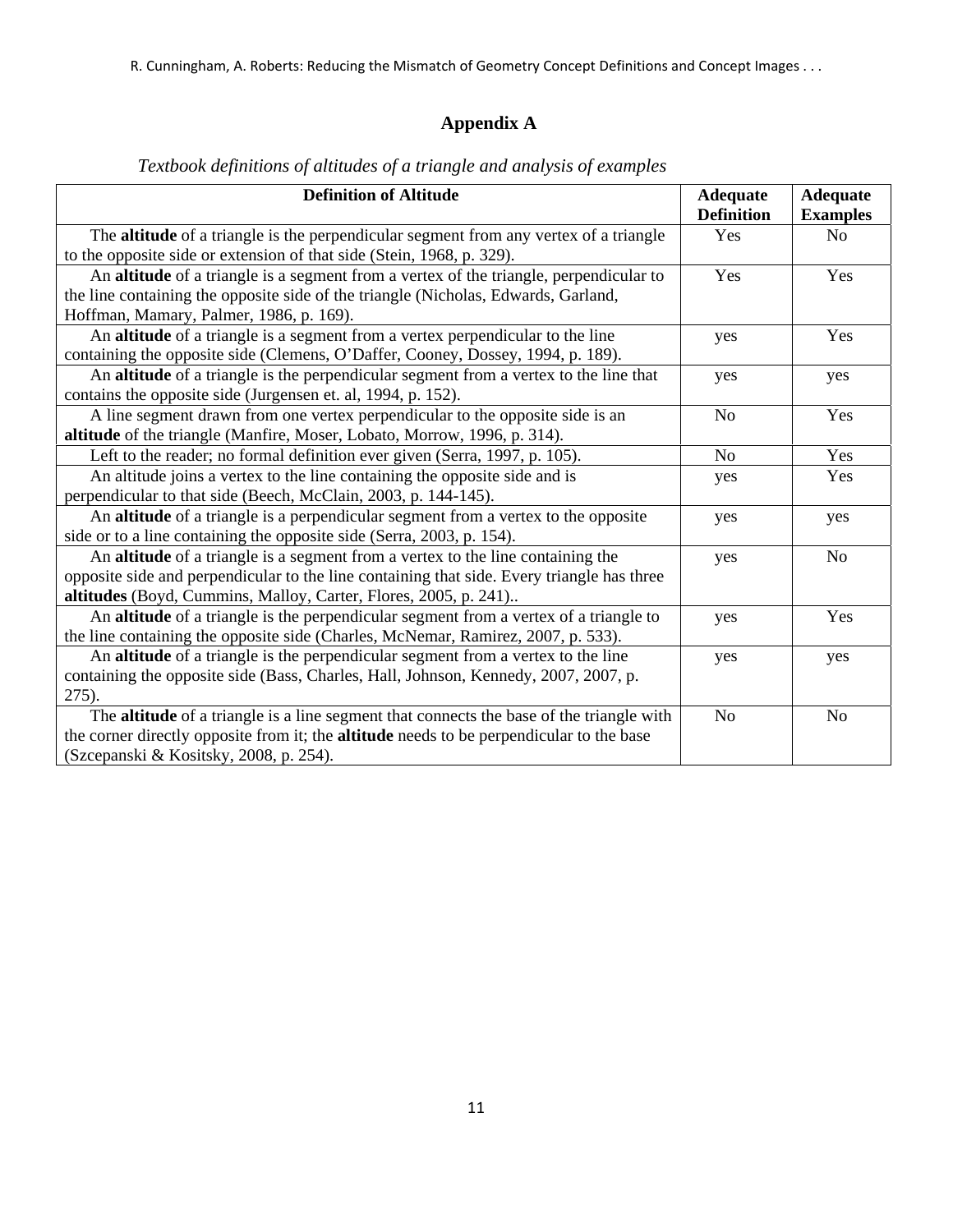## **Appendix B**

Sample questions from the pre-test given to pre-service teachers.

1. Given the line segment AB below. If possible draw a line segment perpendicular to it, and if not possible circle the words: Not Possible.

$$
\overline{A}
$$

## B Not Possible

2. Given the line segment CD below. If possible draw a line segment perpendicular to it, and if not possible circle the words: Not Possible.



3. Given the pairs of line segments below, circle all segment pairs that are parallel.



4. In the figure below, draw a circle around a vertex that is non-adjacent to vertex R.



5. A diagonal is a line segment that joins two non-adjacent vertices of a polygon.

For each of the following figures determine if the dashed line segment is a diagonal and circle your answer. If your answer is no, state a reason.

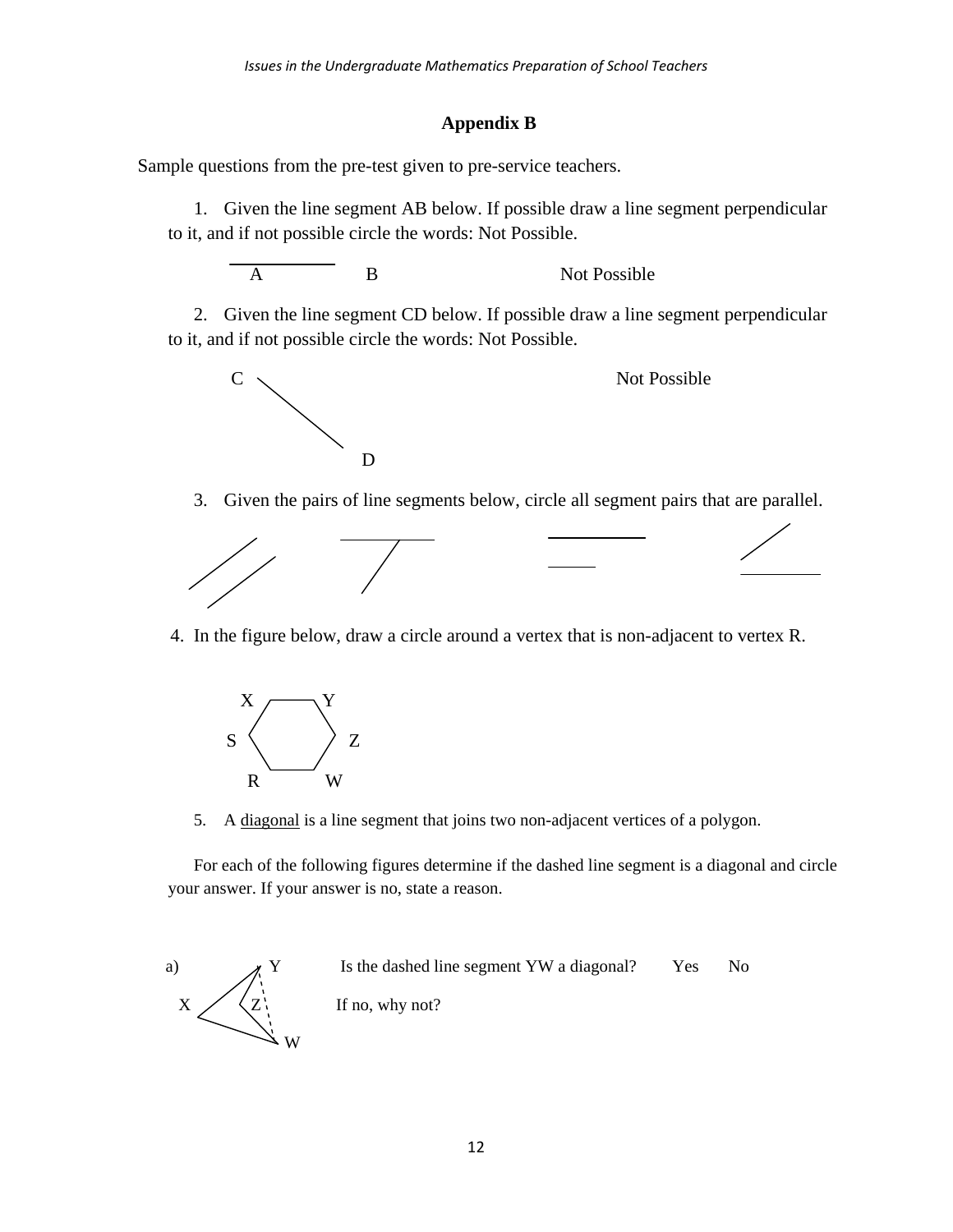

6. An Altitude of a triangle is a line segment drawn from a vertex perpendicular to the opposite side or the line in which it lies.

For each of the following figures determine if the dashed line segment is an altitude and circle your answer. If your answer is no, state a reason.

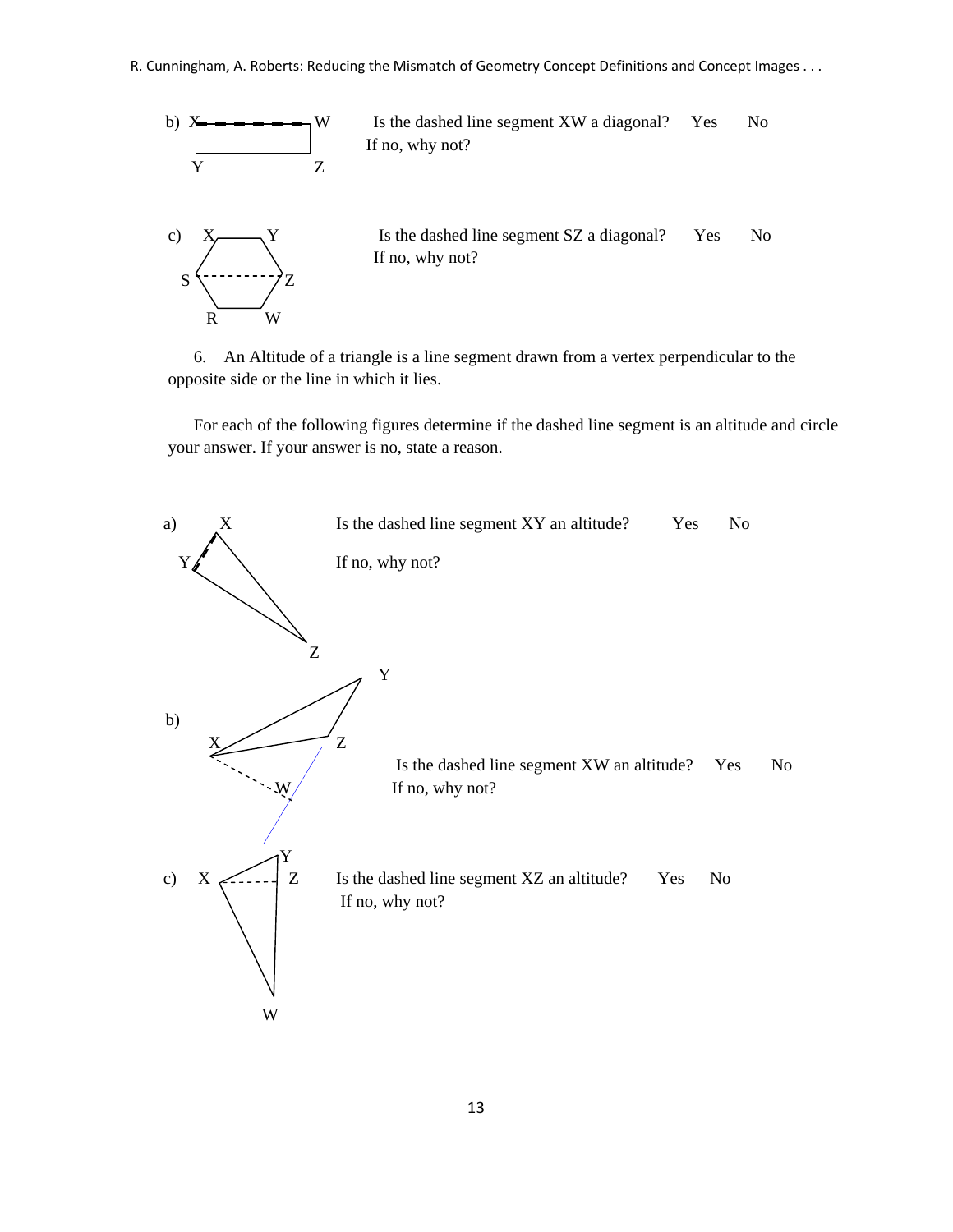## **Appendix C**

A sample of the post-test questions given after the treatment lesson to non-mathematic elementary pre-service teachers to assess their knowledge of all geometry concepts focused on.





For questions 11-13 draw a diagonal starting at vertex "D."

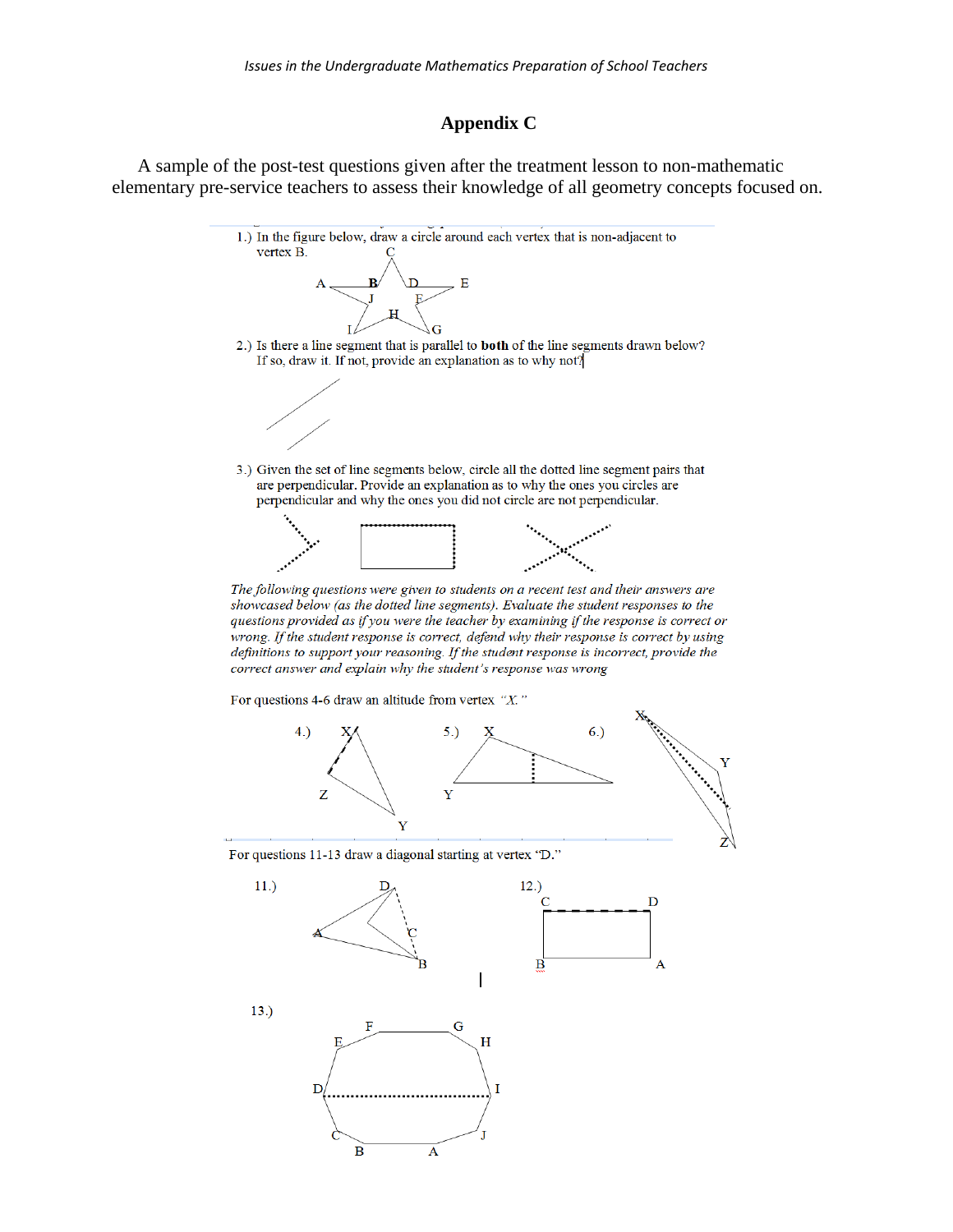R. Cunningham, A. Roberts: Reducing the Mismatch of Geometry Concept Definitions and Concept Images . . .

#### **References**

- Bass, L., Charles, R. I., Hall, B., Johnson, A., Kennedy, D. (2004). *Geometry.* Upper Saddle River, NJ: Pearson Prentice Hall Mathematics.
- Bassarear, T. (2008). *Mathematics for Elementary School Teachers*. (4<sup>th</sup> ed.). Boston: Houghton Mifflin Company.
- Beech, M., & McClain, K. (2003). *Geometry.* Upper Saddle River, NJ: Pearson Education Inc.

Boyd, C. J., Cummins, J., Malloy, C., Carter, J., & Flores, A. (2005). *Geometry.*  Columbus, Ohio: Glencoe McGraw-Hill.

- Brown, S. I., Cooney, T.J., & Jones, D. (1990). Mathematics teacher education. In W.R. Houston (Ed.), *Handbook of research on teacher education* (pp. 639-656). NY: Macmillan.
- Charles, R. I., McNemar, B., & Ramirez, A. (2007). *Pre-Algebra.* Upper Saddle River, NJ: Pearson Prentice Hall.
- Claxton, G. (1999). *Hare Brain Tortoise Mind: How Intelligence Increases When You Think Less.* Hopewell, NJ: The Ecco Press.
- Clemens, S., O'Daffer, P., Cooney, T., & Dossey, J. (1994). *Geometry.* NY: Addison- Wesley Publishing Company.
- Eggen, P. D., Kauchak, D. P., & Harder, R. J. (1979). *Strategies for Teachers: Information Processing Models in the Classroom.* Englewood Cliffs, NJ: Prentice-Hall.
- Ernest, P. (1989). *The Impact of Beliefs on the Teaching of Mathematics*. In P. Ernest (Ed.),  *Mathematics Teaching*: *The State of the Art*. (pp. 249-254). London: Falmer Press.
- Even, R. & Tirosh, D. (2008). *Teacher Knowledge and understanding of students' Mathematical Learning and thinking.* In L.D. English (Ed.), *Handbook of International Research in Mathematics Education* (2nd ed.). (pp. 202-222). NY: Routledge.
- Fuys, D., Geddes, D., & Tischler, R. (1985). *An investigation of the van Hiele model of thinking in geometry among adolescents.* Brooklyn, NY: Brooklyn College of the City University of New York, School of Education.
- Gay, S. A. (2008). Helping Teachers Connect Vocabulary and Conceptual Understanding.  *Mathematics Teacher, 102*(3), 218-223.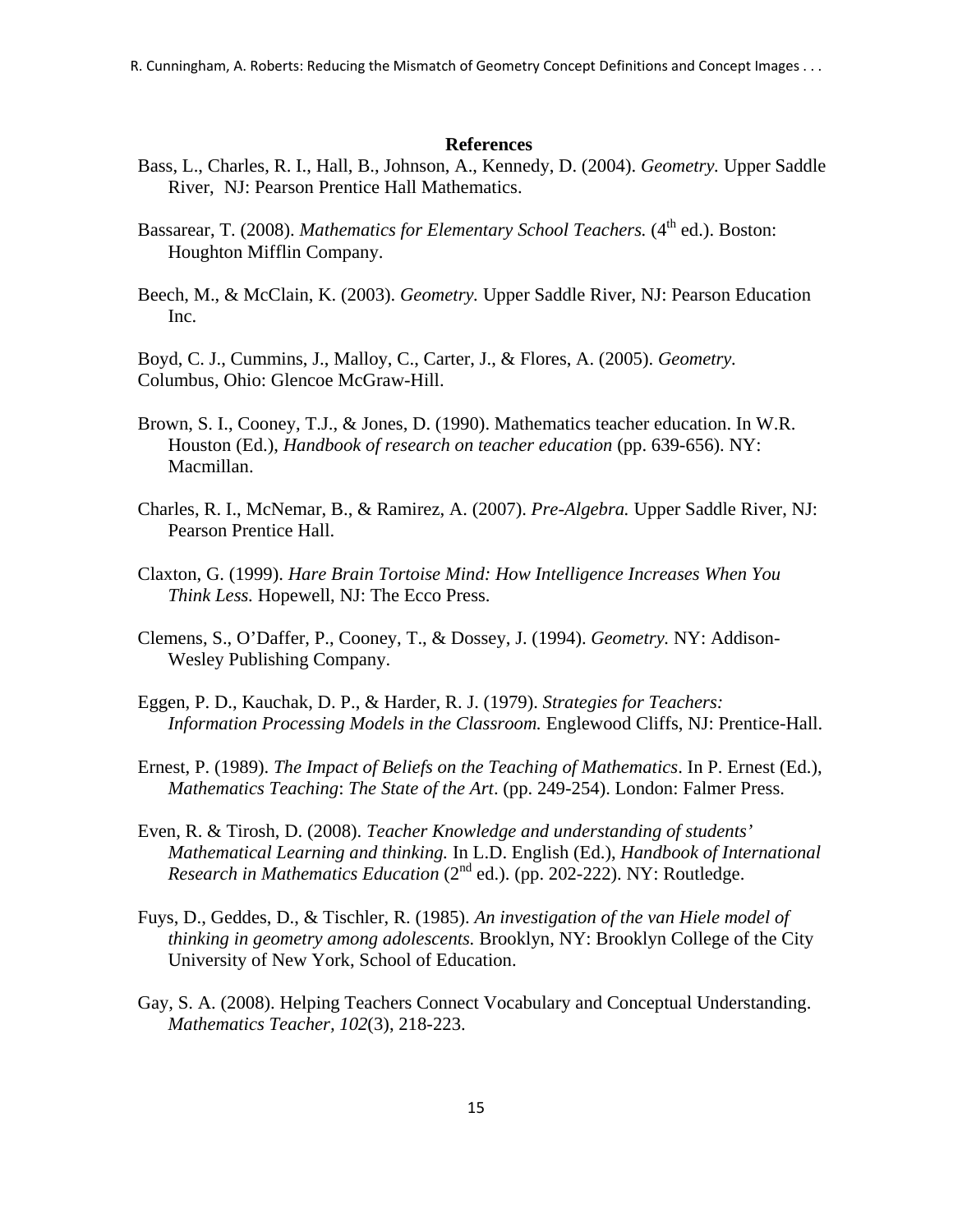- Greenwood, S. C. (2002). Making Words Matter: Vocabulary Study in the Content Areas. *The Clearing House, 75*(5), 258-263.
- Gutierrez, A. & Jaime, A. (1999). Pre-service Primary Teachers' Understanding of the Concept Of Altitude of a Triangle. *Journal of Mathematics Teacher of Education, 2*(3), 253-275.
- Henderson, K. B. (1970). Concepts. In M. F. Rosskopf (Ed.), *The Teaching of Secondary School Mathematics, 1970 Yearbook of the National Council of Teachers of Mathematics* (pp. 166-195). Washington, DC: NCTM.
- Hershkowitz, R. (1987). The acquisition of concepts and misconceptions in basic geometry or when "a little learning is a dangerous thing." In J. Novak (Ed.), *Proceedings of the 2nd International Seminar on Misconceptions and Educational Strategies in Science and Mathematics* (Vol. III, pp. 238-251). Ithaca, NY: Cornell University.
- Joyce, B., Weil, M., & Calhoun, E. (2004). *Models of Teaching.* (7<sup>th</sup> ed.). Boston: Pearson Allyn and Bacon.
- Jurgensen, R.C., Brown, R. G., & Jurgensen, J. W. (1994). *Geometry.* Boston: Houghton Mifflin Company.
- Kajander, A. & Lovric, M. (2009). Mathematics textbooks and their potential role in supporting misconceptions. *International Journal of Mathematical Education in Science and Technology*, *40*(2), 173-181.
- Love, E. & Pimm, D. (1996). '*This is so:' a text on texts,* In A.J. Bishop et al (Ed.), *International Handbook of Mathematics Education*: *Part One*, (pp. 371-409). Dordrecht, Netherlands: Kluwer Academic Publishers.
- Manfire, E., Moser, J., Lobato, J., & Morrow, L. (1996). *Heath Mathematics Connections.*  Lexington, Kentucky: D.C. Heath and Company.
- Mason, M. & Schell, V. (1988). Geometric understanding and misconceptions among pre service and in-service mathematics teachers. In M.J. Behr, C.B. Lacampagne, & M. M. Wheeler (Eds.), *Proceedings of the 10<sup>th</sup> PME-NA Conference* (pp. 290-296). Dekalb, IL: Northern Illinois University.
- Mason, J. & Spence, M. (1999). Beyond Mere Knowledge of Mathematics: The Importance of Knowing-To Act in the Moment. *Educational Studies in Mathematics*, 38 (1-3), 135- 161.
- Mayberry, J. (1981). An investigation in the van Hiele levels of geometric thought in undergraduate pre-service teachers. *Disserations Abstract International, 42*, 2008A. (UMI No. 80-23078).